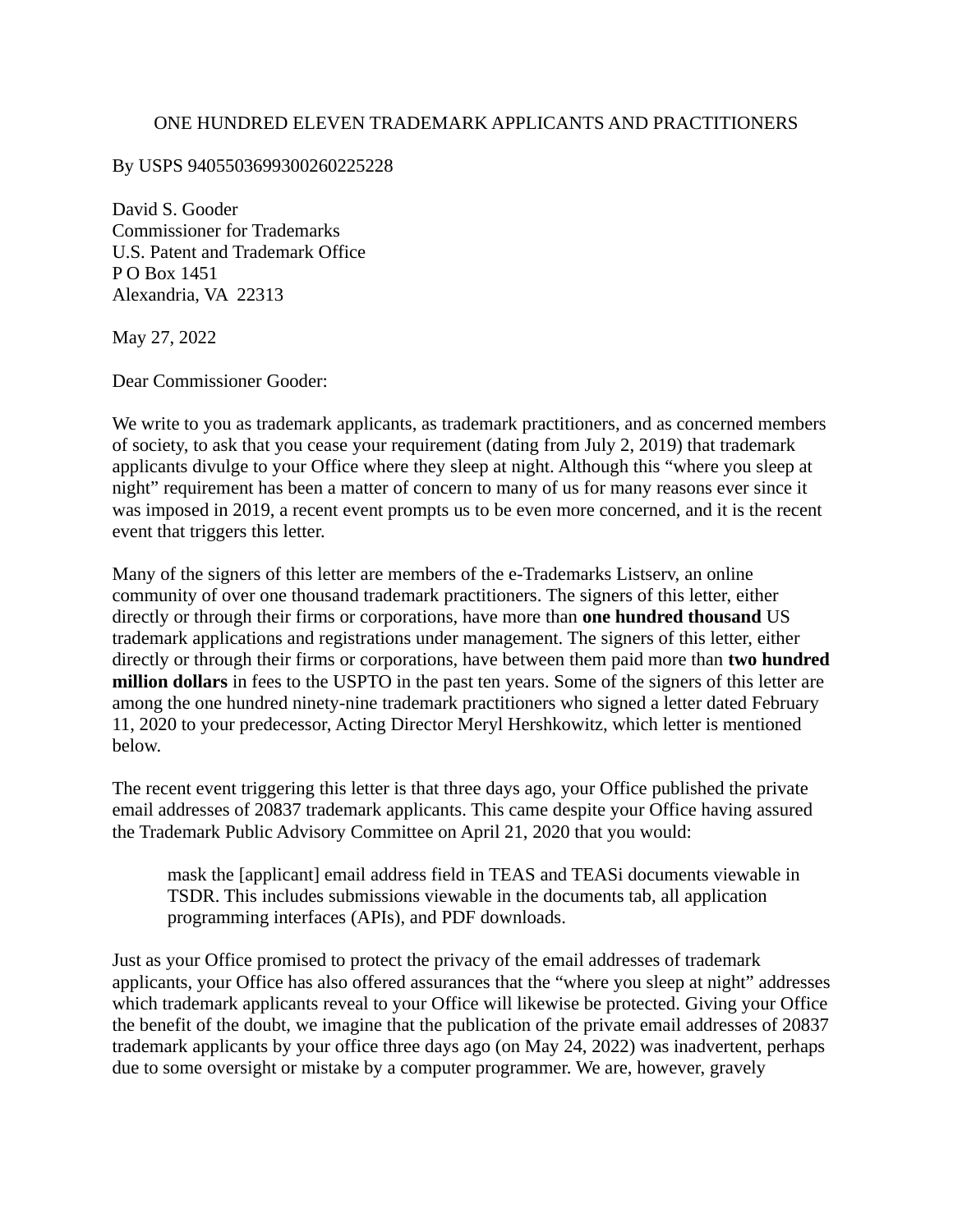concerned that it is only a matter of time before some similar oversight or mistake will lead to a similar publication of the "where you sleep at night" addresses of trademark applicants.

If there were actually some good and important reason why your Office needs to force some trademark applicants to reveal their "where you sleep at night" addresses, then your Office and the trademark community could engage in some dialogue about which applicants ought to be forced to do this, and about how and where the information would be stored, who would have access to the information, and where the information would routinely get transmitted. But your Office has never articulated a good or important reason for such a requirement, nor has your Office offered meaningful assurances as to the ways that such information might or might not get protected against, for example, FOIA requests or access by USPTO personnel or USPTO contractor personnel.

Some background will help to communicate how this issue appears to us. As a point of reference, your Office justifies its inquisitiveness into "where you sleep at night" by a strained interpretation of the statutory term "domicile". On the patent side of the USPTO, the statutory term "domicile" gets interpreted no more invasively than to require an inventor to reveal the city and state where the inventor resides. The USPTO has never required an inventor to reveal "where he or she sleeps at night". Each inventor is required to provide an address where the inventor can receive postal mail, but the mailing address is not linked to the "domicile" address. One of us (Carl Oppedahl) is a named inventor on nine granted US patents, and has never had to reveal to the USPTO where he sleeps at night as a precondition to obtaining patent protection in any of the nine underlying patent applications.

Turning from the patent side of the USPTO to the trademark side, what must be recognized is that during the first hundred years that the USPTO had a trademark application process, the Trademark Office interpreted the statutory term "domicile" no more invasively than did the Patent Office. The Trademark Office required little more than disclosure of the applicant's citizenship and a postal address. It was only after some ten decades of receiving and examining trademark applications, and granting trademark registrations, that seemingly "out of the blue" the Acting Commissioner for Trademarks arrived at an interpretation of the statutory term "domicile" that somehow supposedly called for revelation by the trademark applicant of the place where the trademark applicant sleeps at night, with specificity all the way down to the exact street address. Something happened in the summer of 2019 that prompted the Acting Commissioner for Trademarks to interpret the statutory term "domicile" very differently than it had been interpreted during the previous century of trademark examination.

To the limited extent that some policy justification was offered for this striking inquiry into the private life of the trademark applicant, the Acting Commissioner explained in 2019 the supposed policy justification as follows:

- There were in recent times a large number of trademark filings of questionable veracity and quality ("suspect filings") being filed by *pro se* filers.
- Most of the suspect filings were originating from outside of the United States.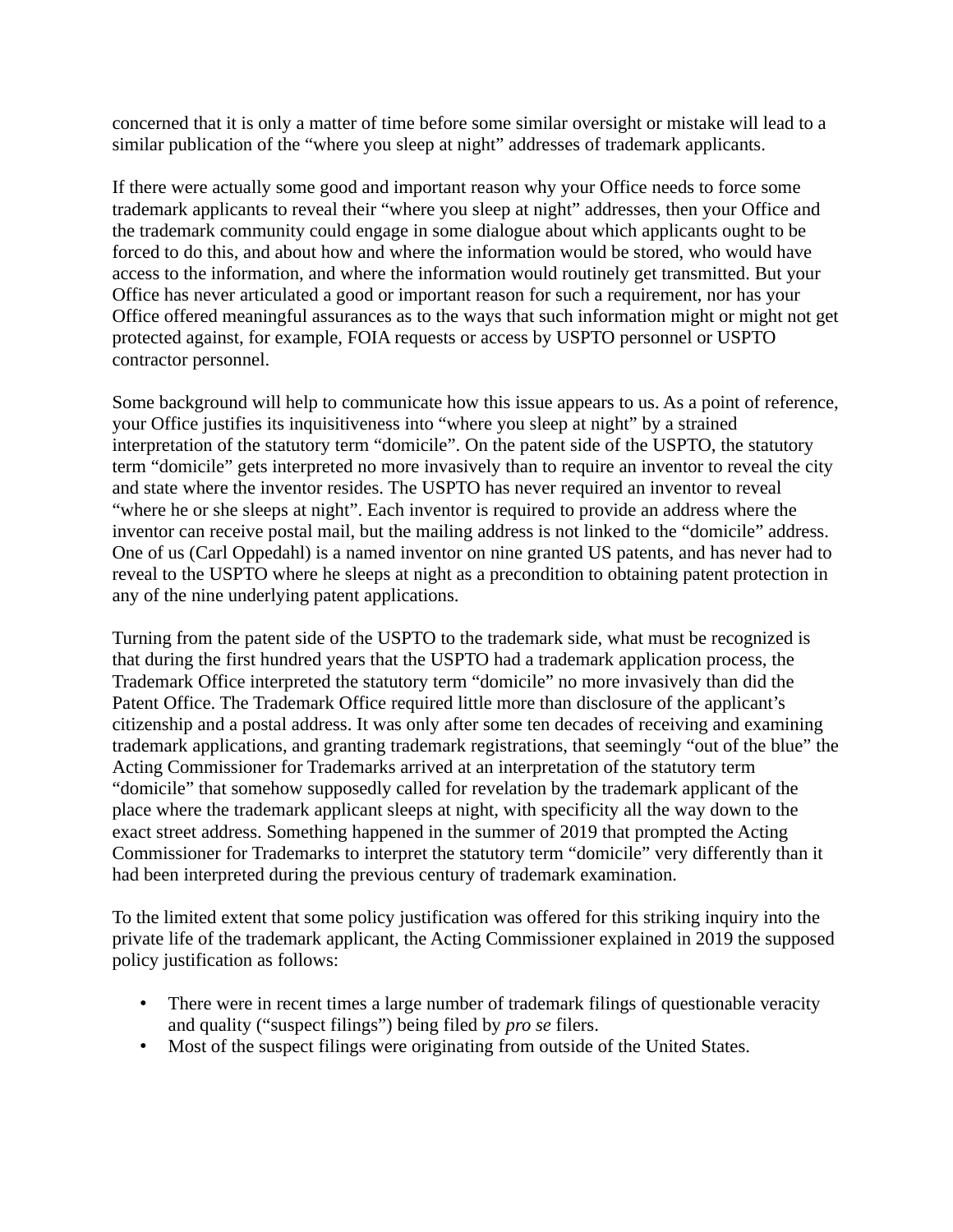- The Acting Commissioner felt (or at least hoped) that if only the suspect filings could be forced to be represented-by-US-counsel filings rather than *pro se* filings, this would reduce or eliminate the suspect filings.
- The Acting Commissioner had previously imposed a requirement that any applicant residing outside the US had to be represented by US counsel.
- The Acting Commissioner suspected that at least some of the filers of suspect filings had been using post office boxes or "in care of" addresses in the US as a way to circumvent the requirement of having to hire US counsel.
- The Acting Commissioner had in mind that requiring applicants to reveal "where they sleep at night" might smoke out some or most of the filers of suspect filings who were trying to avoid having to hire US counsel, and would force them to hire US counsel, and assumed that this would reduce or eliminate the suspect filings.

Even the most cursory consideration of this explanation prompts the realization that in those trademark applications that were filed in the first place by US counsel, there would be no need whatsoever to pry into the "where you sleep at night" circumstances of a trademark applicant. Likewise even a moment's reflection reveals that even if a trademark application had not initially been filed by US counsel, the instant that US counsel is retained, any need to pry into the "where you sleep at night" circumstances of a trademark applicant disappears. In either case, the goal of forcing the applicant to carry on through the application process by means of representation by US counsel, rather than *pro se*, has been achieved. From that moment forward, it ceases to be relevant whether the applicant is or is not located in the US, and in particular it ceases to be relevant where the applicant sleeps at night.

One cannot escape the suspicion that the newly strained interpretation of the statutory term "domicile" that happened so suddenly in the summer of 2019 might have had some political connection. The USPTO is part of the Department of Commerce, as is the Census Bureau. An Executive Order dated July 11, 2019 signed by the then-president of the US said in part:

Nevertheless, we shall ensure that accurate citizenship data is compiled in connection with the census by other means. To achieve that goal, I have determined that it is imperative that all executive departments and agencies (agencies) provide the Department the maximum assistance permissible, consistent with law, in determining the number of citizens and non-citizens in the country, including by providing any access that the Department may request to administrative records that may be useful in accomplishing that objective.

To this day, the USPTO has not said whether it has provided the "sleep at night" addresses of trademark applicants (along with their citizenships, a piece of information also required in the TEAS trademark application forms) to the Commerce Department pursuant to this Executive order. (This Executive Order was revoked on January 20, 2021.)

The Acting Commissioner's requirement that the applicant reveal where he or she sleeps at night is not an idle concern. An applicant might for example be a victim of domestic violence, or the target of a stalker. The applicant might be a highly visible person concerned about the risk of a child or other family member being kidnapped. There are many reasons why an applicant might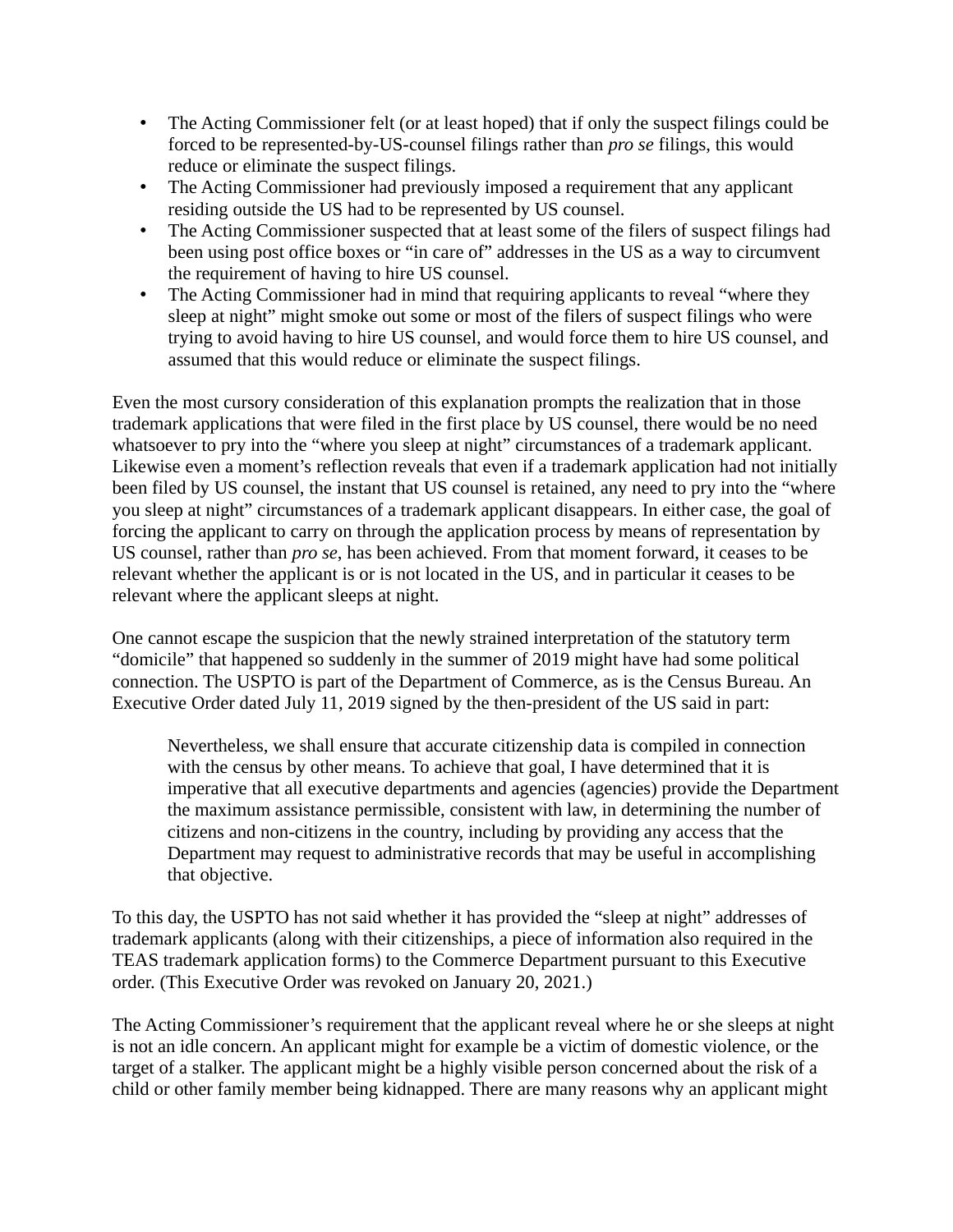value his or her privacy and might very much wish to hold back from revealing to the Office where he or she sleeps at night.

Those who can afford it can try to protect against such risks by filing a petition. Actor Robert De Niro filed such a petition in US trademark application number 85713838, and the Acting Director granted that petition, permitting Mr. De Niro to reveal his address with no more specificity than the city and state where he lives. But the office has not routinely granted all such petitions, and has denied some such petitions on various grounds.

For an applicant that is a legal person, the Office's strained interpretation of the statutory term "domicile" is such that the information demanded by the Office (termed "domicile address") is the revelation of the place where "the entity's senior executives or officers ordinarily direct and control the entity's activities and is usually the center from where other locations are controlled". It will be appreciated that for many small startup businesses, there may be only one or two senior executives or officers, and the place where these things happen is extremely likely to be someone's home. In other words, for many small startup businesses, when the Office demands to know the domicile address of the legal entity, this works out to be the same thing as demanding to know where some natural person sleeps at night.

More than two years have passed since the Office commenced this "where you sleep at night" disclosure requirement. Has it worked? Has it reduced or eliminated the suspect filings? So far as any external observer can see, the success rate for this line of attack is somewhere in the range of "very little" or "none". The examination and processing backlogs at the USPTO are, if anything, more severe now in 2022 than they were in 2019. The numbers of filings from the places outside of the US that the Acting Commissioner hoped to influence have, if anything, increased. All or nearly all such non-US filers have long since apparently worked out economical and efficient ways to obtain representation by US counsel.

During these past two years, a non-negligible portion of the working day of Examining Attorneys at the Trademark Office has, so far as an external observer can see, been needlessly spent on having to research things like whether the mailing address of an applicant (that is already represented by US counsel) happens to be a UPS Store or some other kind of mail drop, so as to assemble evidence for an Office Action to force the applicant to reveal his or her "where you sleep at night" address. It seems to the external observer that an Examining Attorney could much better spend such time on other aspects of the examination process that might actually serve the policy goals of the trademark system (identifying faked specimens of use, to give one example, or carrying out ever-better-quality searches of Office databases).

We acknowledge that the Office has established the "check box" in the relevant TEAS forms, by which an applicant can provide a postal mailing address that is distinct from the applicant's "sleep at night" address, and we acknowledge that in the USPTO systems, when the "check box" is used, the "sleep at night" address is then kept from public view in TSDR. We are aware that the Office has put forth the view that this "check box" feature supposedly fully addresses any privacy concerns on the part of trademark applicants regarding the requirement that applicants reveal their "sleep at night" addresses. With all respect, this view of the Office is completely in error, for several reasons.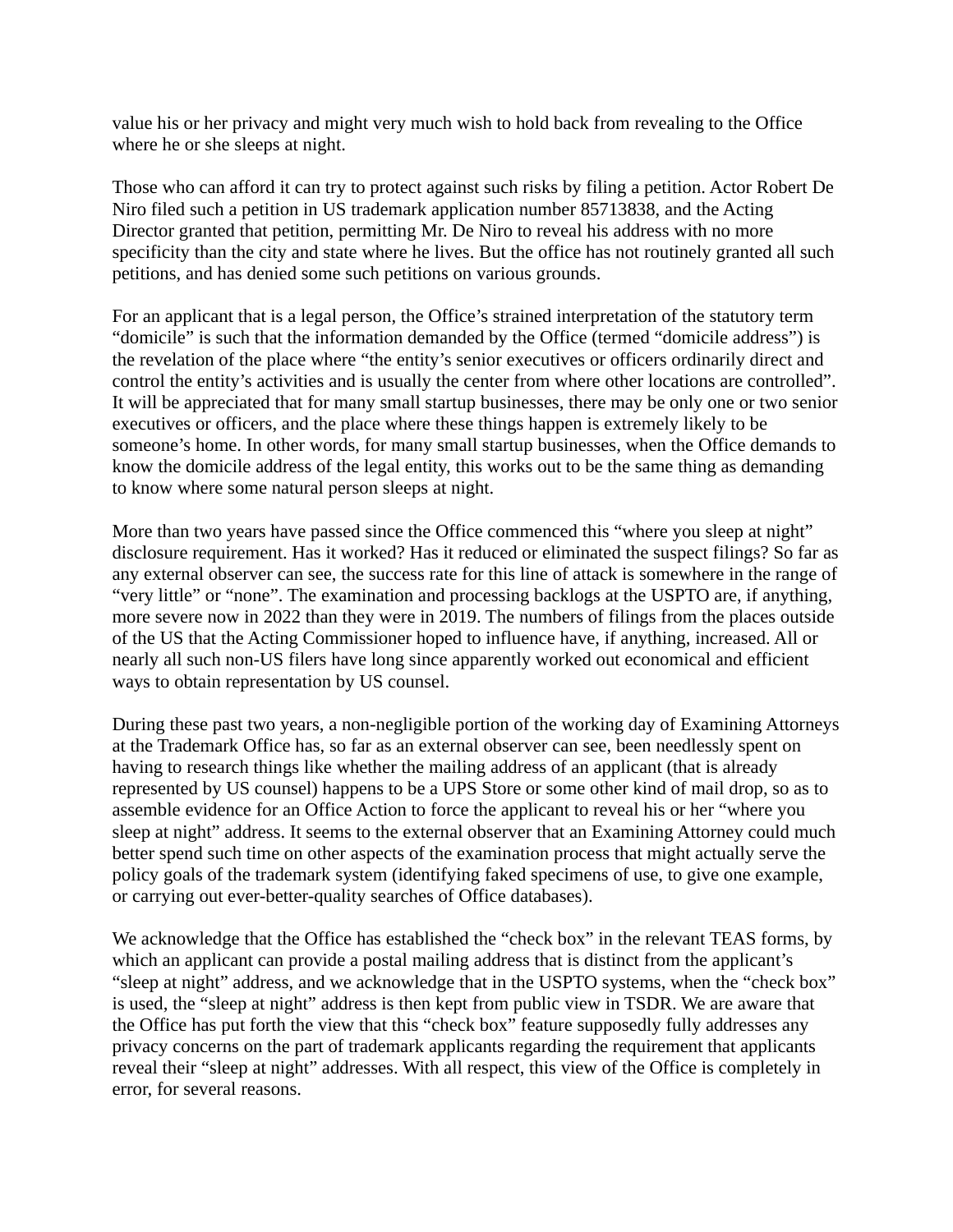A *first reason* that this view of the Office is in error is that the Office has never committed to any protection of the "sleep at night" information beyond the mere masking it from public view in TSDR. What would happen if, for example, someone were to file a FOIA request and if the documents responsive to the request were to include the "sleep at night" information of a trademark applicant (or perhaps all trademark applicants)? Would Office personnel check to see whether the soon-to-be-released document happens to contain a "sleep at night" address? Would Office personnel even notice? If Office personnel did notice this, would they first check with the applicant to see whether the applicant has any objection to having his or her "sleep at night" address revealed? The Office has never addressed any of these questions or committed to any particular way of handling such concerns.

A *second reason* that this view is in error is that the Office has never said that the "sleep at night" information is not routinely communicated outside of the USPTO. All of the relevant TEAS forms, for example, carry disclaimers that the filer or applicant "has no right to privacy". Given the conspicuous absence of any assurance on this point from the USPTO, one has no choice but to assume the worst, namely that such information does sometimes get communicated, or perhaps even routinely gets communicated, outside of the USPTO, for example to other government agencies.

A *third reason* that this view is in error is that the Office has never said what, if any, internal procedures or protections are in place to shield the "sleep at night" information from view by the many USPTO employees and USPTO contractor employees.

But the *fourth reason* that this view is in error is the vivid reminder that nobody is perfect. Nobody, no matter how hard they try, ever succeeds at avoiding errors and mistakes when they administer computer systems. It is part of life. We see a reminder of this in the Office's publication, three days ago, of the supposedly "masked" and private email addresses of 20837 trademark applicants. The Office promised the Trademark Public Advisory Committee on April 21, 2020 that the Office would

mask the [applicant] email address field in TEAS and TEASi documents viewable in TSDR. This includes submissions viewable in the documents tab, all application programming interfaces (APIs), and PDF downloads.

The Office failed at this promise three days ago.

It should be appreciated that the harm that actually flowed from the Office's mistake on May 24, 2022 was less bad than it might have been, due to a letter very much like this letter. A bit of explanation is called for.

When the Acting Commissioner for Trademarks first promulgated Examination Guide 1-20 on February 6, 2020, the guide contemplated that the email address that the trademark applicant would be required to reveal in the TEAS application form would be an email address that is "personally monitored" and "directly accessed" by the applicant. The planned effective date for this requirement was in a TEAS software release a mere nine days later at 12:01 AM on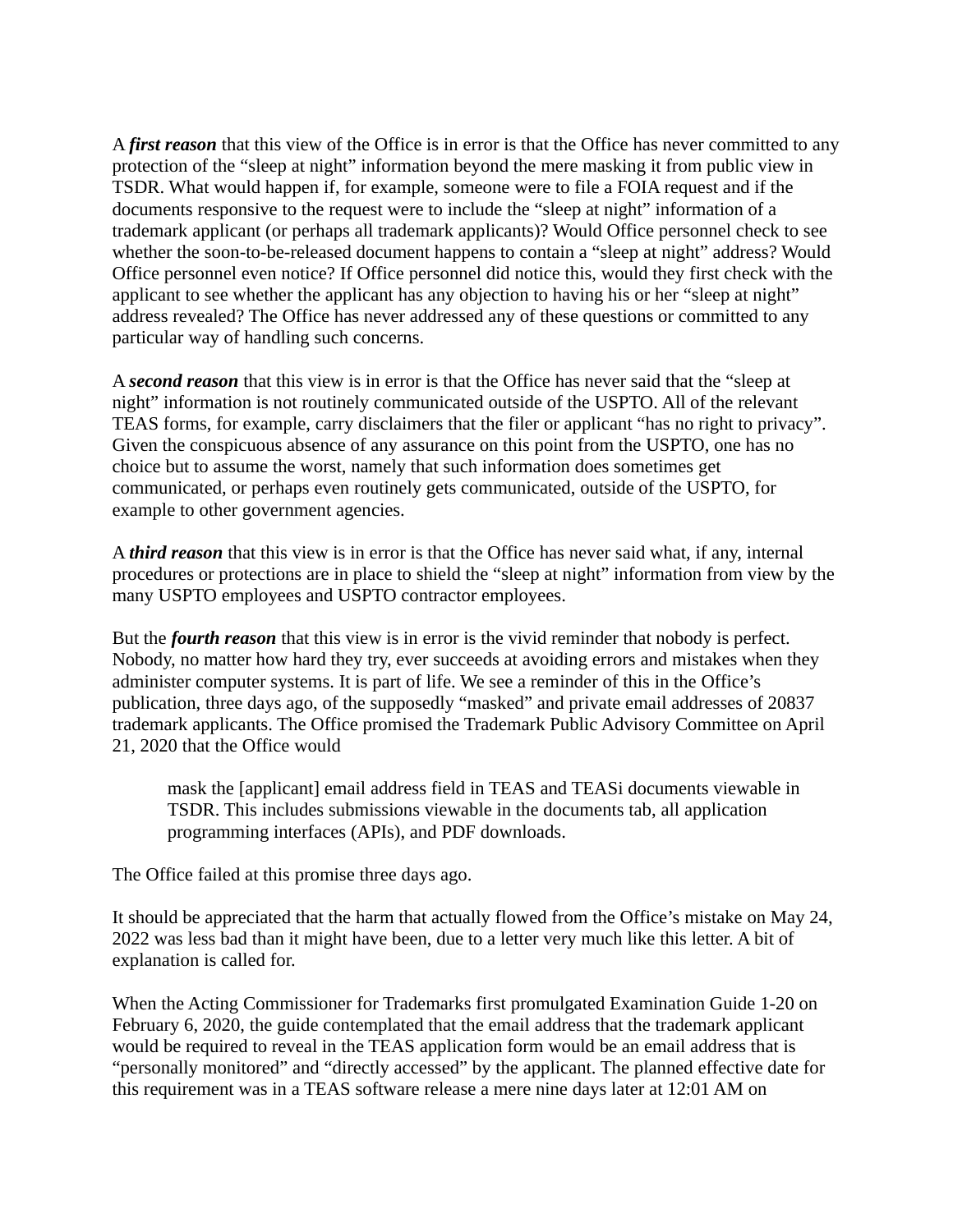Saturday, February 15, 2020. Had this requirement by the Acting Commissioner gone into effect as planned, then the Office's publication on May 24, 2022 of 20837 applicant email addresses would have been a publication of 20837 email addresses each of which is "personally monitored" and "directly accessed" by the applicant. These 20837 email addresses would have been a spearphisher's dream.

What actually happened, however, is that *One Hundred Ninety-Nine Trademark Practitioners* wrote a letter dated February 11, 2020 to the Acting Commissioner for Trademarks, urging her not to proceed with this plan. Three days later, at 4:32 PM on Friday, February 14, 2020, the Acting Commissioner relented. She modified the TEAS software so that it was only required that the email address provided by the applicant be different from the email address provided by the attorney (if any). Gone was any requirement that the email address be "personally monitored" by the applicant or "directly accessed" by the applicant.

On a practical level, this probably means that some fraction of the 20837 applicant email addresses that the Office published on May 24, 2022 were not very harmful email addresses to have published. Yes, many of the email addresses that got published on May 24 surely were the actual personal email addresses of applicants, and surely their publication by the Office has already caused harm and will continue to cause harm. But at least some of the email addresses that got published on May 24 may have been less harmful email addresses, due to the influence of the *One Hundred Ninety-Nine Trademark Practitioners*.

Hopefully the present Commissioner for Trademarks can listen to the signers of this letter, just as the Acting Commissioner for Trademarks listened to the signers of the letter dated February 11, 2020 from the *One Hundred Ninety-Nine Trademark Practitioners*.

We return to the "ask" of this letter. If the Office failed at its promise to manage its computer systems competently so as to protect the private email addresses of 20837 trademark applicants, we fear that it is only a matter of time until the Office will fail at its promise to manage its computer systems competently so as to protect the "sleep at night" addresses of its trademark applicants. Again we do not mean to question the intentions of those who manage these computer systems. We simply recognize that none of us is perfect.

The harm that can come to a trademark applicant if the Office publishes his or her private email address is of some magnitude. Perhaps the email address will make it possible for a spammer to send spam to the trademark applicant. Perhaps the email address will make it possible for a spearphisher to sent a highly targeted spearphishing email that will trick the recipient into "clicking here" and infecting the recipient's computer with a computer virus, or worse. At a minimum, the applicant might have to spend some money to pay for a different email hosting service, reprinting stationery and business cards, and spending hours communicating a new email address to colleagues.

But the harm that can come to a trademark applicant if the Office publishes his or her "sleep at night" address might be far worse. It might be worse not merely in degree but in kind. The victim of such a revelation might come to bodily harm. The victim of such a revelation might find that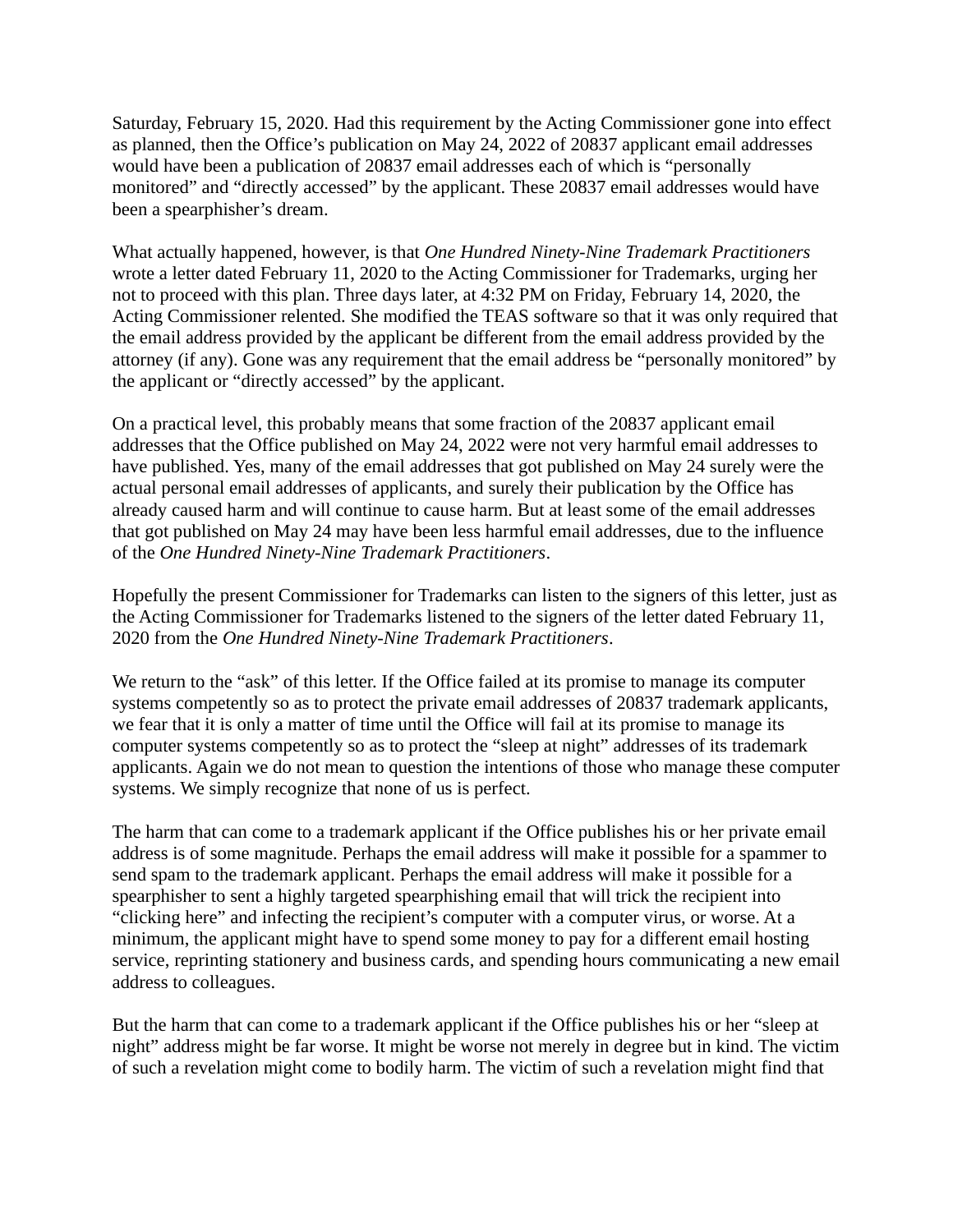there is no choice but to pick up sticks and move, perhaps at great economic and social and emotional cost not only to the trademark applicant himself or herself but also to his or her family.

Again, if there were a good reason to force applicants to reveal this "sleep at night" information, then we could talk about where it ought to be stored, and how it ought to be protected, and who should have access to it. But there is no good reason, so it should not be collected or stored. If it is not collected or stored, then we do not need to face the seemingly inevitable day when some error or mistake would reveal it publicly, like what happened on May 24, 2022 with 20837 supposedly masked and private trademark applicant email addresses.

We ask that you stop requiring trademark applicants to reveal where they sleep at night. We ask that you return to a more sensible (pre-2019) interpretation of the statutory term "domicile", which for a patent applicant calls for a mere disclosure of a city and state. We ask that the "sleep at night" information now stored in the Office's systems be expunged.

Thank you for listening.

Car Oppelatel Carl Oppedahl

for One Hundred Eleven Trademark Applicants and Practitioners

Thilo C. Agthe, Wuersch & Gering LLP Benjamin Appelbaum, Attorney-At-Law Carole F. Barrett, Barrett IP Law Randall B. Bateman Glenn D. Bellamy Robert Blaha Matthew J Booth, Matthew J. Booth PC Daniel L. Boots, Dentons Bingham Greenebaum LLP David E. Boundy, Cambridge MA Sean Bradley Kathleen E Brennan, The Brennan Law Group, LLC Michael J. Brown Alexander Butterman, Partner, Dunlap Bennett & Ludwig PLLC Marcellus Chase, Randall Danskin P.S. Pamela S. Chestek, Principal, Chestek Legal Lauira Dable Laura Dail Rachael Dickson Renee L. Duff - Nolte Lackenbach Siegel John S. Economou Michael P. Eddy William Eshelman Theresa M. Evenbly, Paralegal to H. Artoush Ohanian, OhanianIP Law Firm Douglas Farrow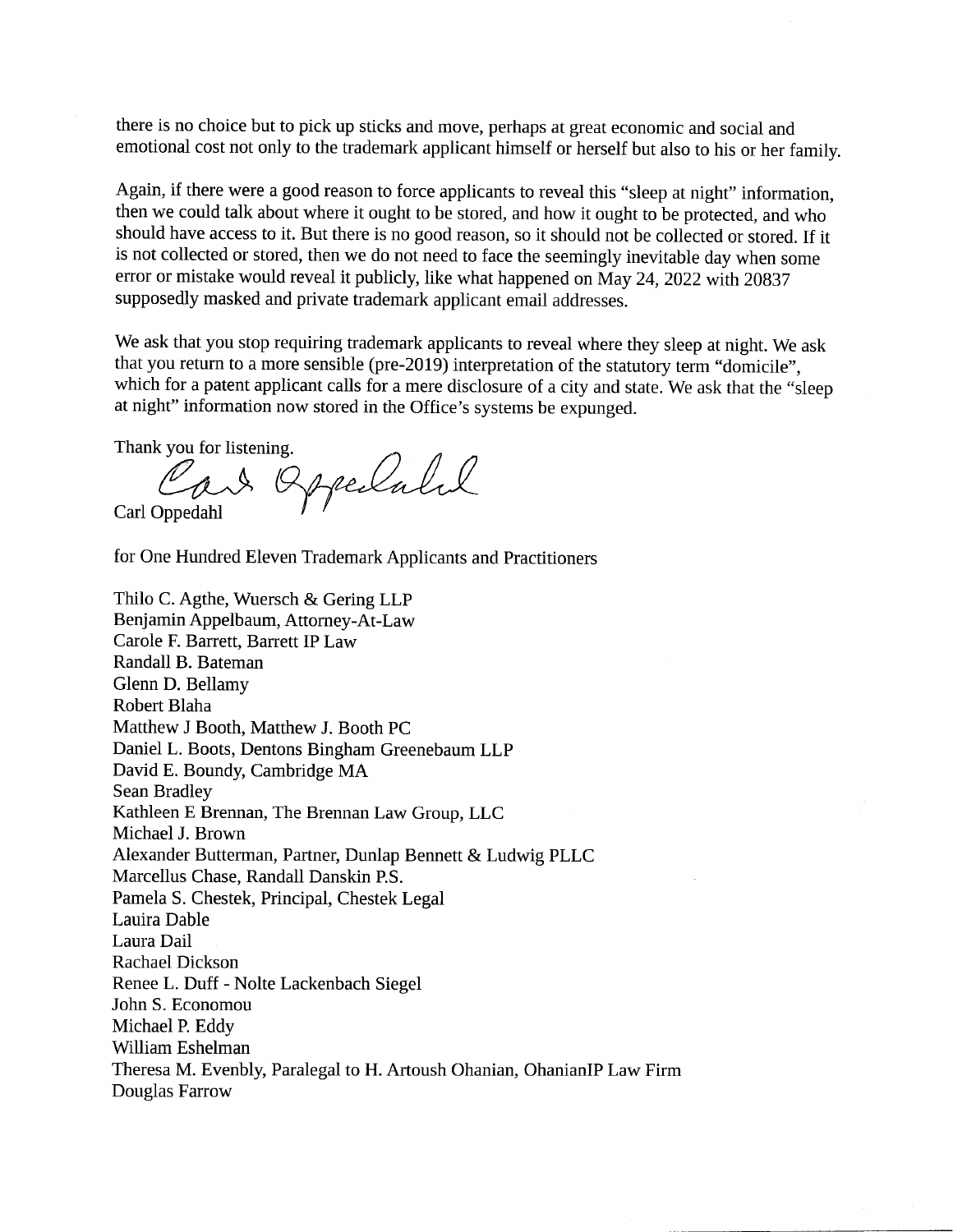there is no choice but to pick up sticks and move, perhaps at great economic and social and emotional cost not only to the trademark applicant himself or herself but also to his or her family.

Again, if there were a good reason to force applicants to reveal this "sleep at night" information, then we could talk about where it ought to be stored, and how it ought to be protected, and who should have access to it. But there is no good reason, so it should not be collected or stored. If it is not collected or stored, then we do not need to face the seemingly inevitable day when some error or mistake would reveal it publicly, like what happened on May 24, 2022 with 20837 supposedly masked and private trademark applicant email addresses.

We ask that you stop requiring trademark applicants to reveal where they sleep at night. We ask that you return to a more sensible (pre-2019) interpretation of the statutory term "domicile", which for a patent applicant calls for a mere disclosure of a city and state. We ask that the "sleep at night" information now stored in the Office's systems be expunged.

Thank you for listening.

Carl Oppedahl

for One Hundred Eleven Trademark Applicants and Practitioners

Thilo C. Agthe, Wuersch & Gering LLP Benjamin Appelbaum, Attorney-At-Law Carole F. Barrett, Barrett IP Law Randall B. Bateman Glenn D. Bellamy Robert Blaha Matthew J Booth, Matthew J. Booth PC Daniel L. Boots, Dentons Bingham Greenebaum LLP David E. Boundy, Cambridge MA Sean Bradley Kathleen E Brennan, The Brennan Law Group, LLC Michael J. Brown Alexander Butterman, Partner, Dunlap Bennett & Ludwig PLLC Marcellus Chase, Randall Danskin P.S. Pamela S. Chestek, Principal, Chestek Legal Lauira Dable Laura Dail Rachael Dickson Renee L. Duff - Nolte Lackenbach Siegel John S. Economou Michael P. Eddy William Eshelman Theresa M. Evenbly, Paralegal to H. Artoush Ohanian, OhanianIP Law Firm Douglas Farrow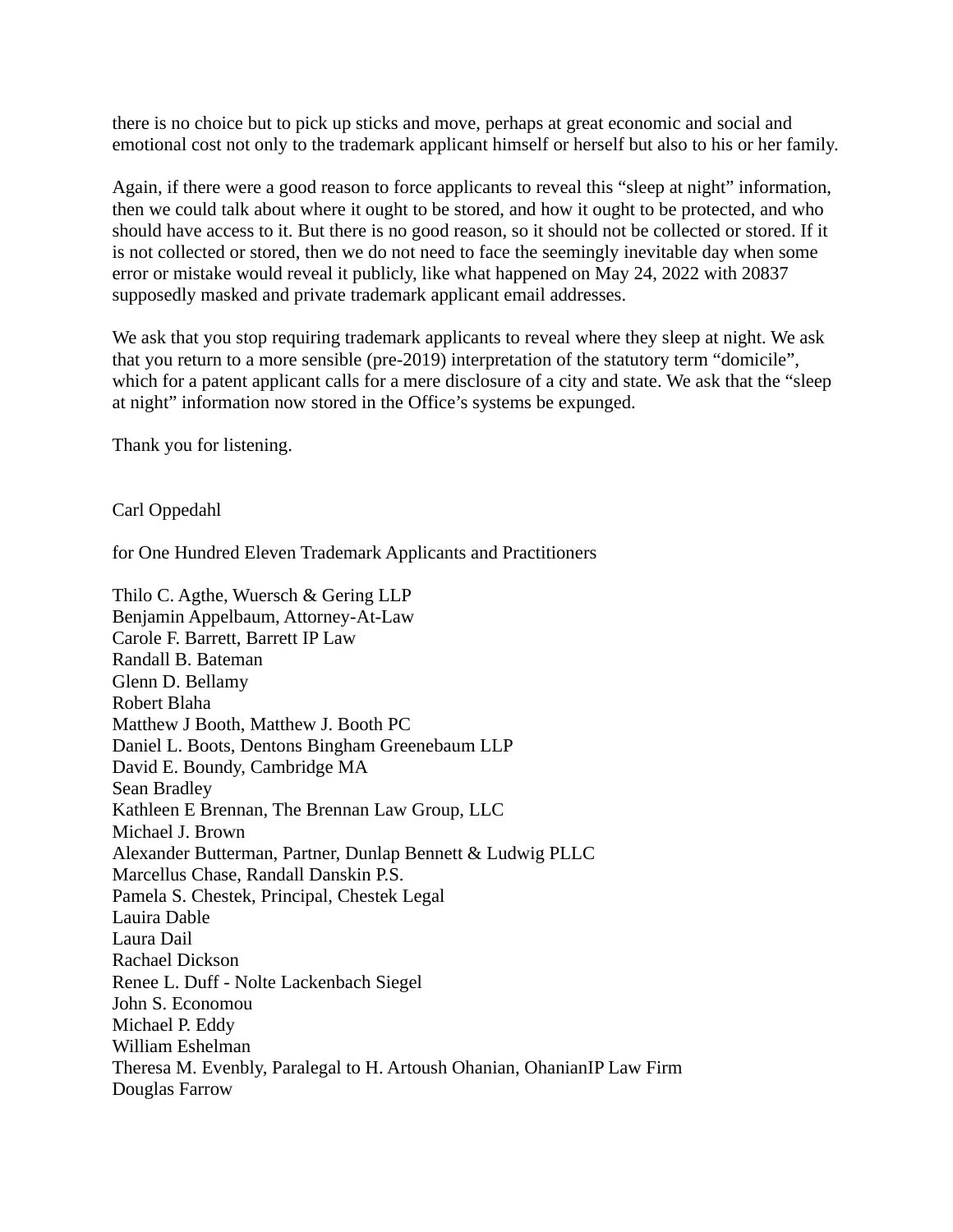Daniel Feigelson William A. Finkelstein Sharon Flank, Ph.D. Eric Freibrun, Freibrun Law Derek Freyberg Barbara L. Friedman Jessica R. Friedman, Attorney at Law Stacey Friends, Morse Diane L. Gardner, Mastermind IP Law P.C. Adam G Garson Laura A. Genovese Wood, Herron & Evans, LLP Kevin Grierson, Culhane Meadows PLLC Stacy Grossman Charles P. Guarino, Moser Taboada Sven W. Hanson, Atty. V Hanson Mary A. Harris, Attorney at Law Claire F. Hawkins Michael Haynes Lindy M. Herman, Rutan & Tucker LLP Noel D Humphreys Lawrence Husick Jaclyn Ionin, Ionin Law Demian K. Jackson Ronni S. Jillions, Browdy and Neimark, PLLC David Johnson, Principal, Offit Kurman, P.A. Judith Szepesi Charles H. Knull, Knull P.C. Katherine Koenig, Koenig IP Works, PLLC Lori Krafte, Wood Herron & Evans LLP Michael M. Krieger, Krieger Law Office Mary LaMorte LaMorte & Associates, P.C. Jia Li Yichan Li Flann Lippincott - Lippincott IP LLC Belles Katz, LLC Lucy D. Lovrien, Attorney at Law Mary Frances Ludwig, Kintner IP, LLC Guy V. Manning Steven K. Martin Angelica McDonald, Esq Alexander Montgomery Richard L. Morris Jr. Esq. Jessica R. Murray Jeffrey D. Myers, Wilcox & Myers, P.C.